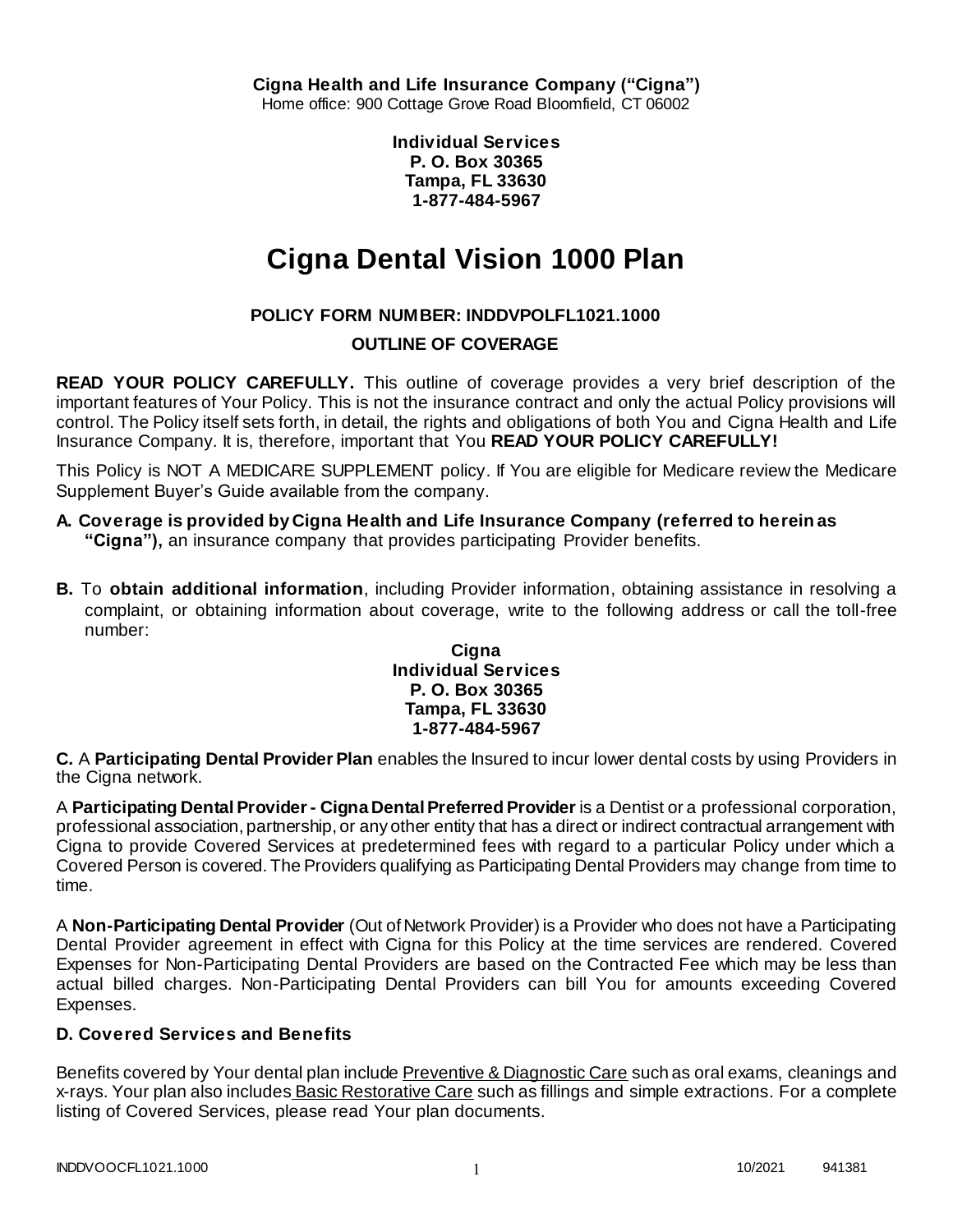The frequency of certain Covered Services, like cleanings, are limited. Refer to your Policy for specific limitations on frequency under Your plan.

#### **Benefit Schedule**

The benefits outlined in the table below show the payment percentages for Covered Expenses **AFTER** any applicable Deductibles have been satisfied unless otherwise stated.

## **CIGNA DENTAL AND VISION INSURANCE** *The Schedule*

#### **For You and Your Dependents**

#### **The Schedule – Dental Benefits**

If You select a Participating Dental Provider, Your cost will be less than if You select a Non-Participating Dental Provider.

#### **Emergency Services**

The Benefit Percentage payable for Emergency Services charges made by a Non-Participating Dental Provider is the same Benefit Percentage as for Participating Dental Provider Charges. Dental Emergency services are required immediately to either alleviate pain or to treat the sudden onset of an acute dental condition. These are usually minor procedures performed in response to serious symptoms, which temporarily relieve significant pain, but do not effect a definitive cure, and which, if not rendered, will likely result in a more serious dental or medical complication.

#### **Dental Deductibles**

Dental Deductibles are expenses to be paid by You or Your Dependent. Dental Deductibles are in addition to any Coinsurance. Once the Dental Deductible maximum in The Schedule has been reached You and Your family need not satisfy any further dental deductible for the rest of that year.

#### **Participating Dental Provider Payment**

Participating Dental Provider services are paid based on the Contracted Fee agreed upon by the Provider and Cigna.

#### **Non-Participating Dental Provider Payment**

Non-Participating Dental Provider services are paid based on the Contracted Fee.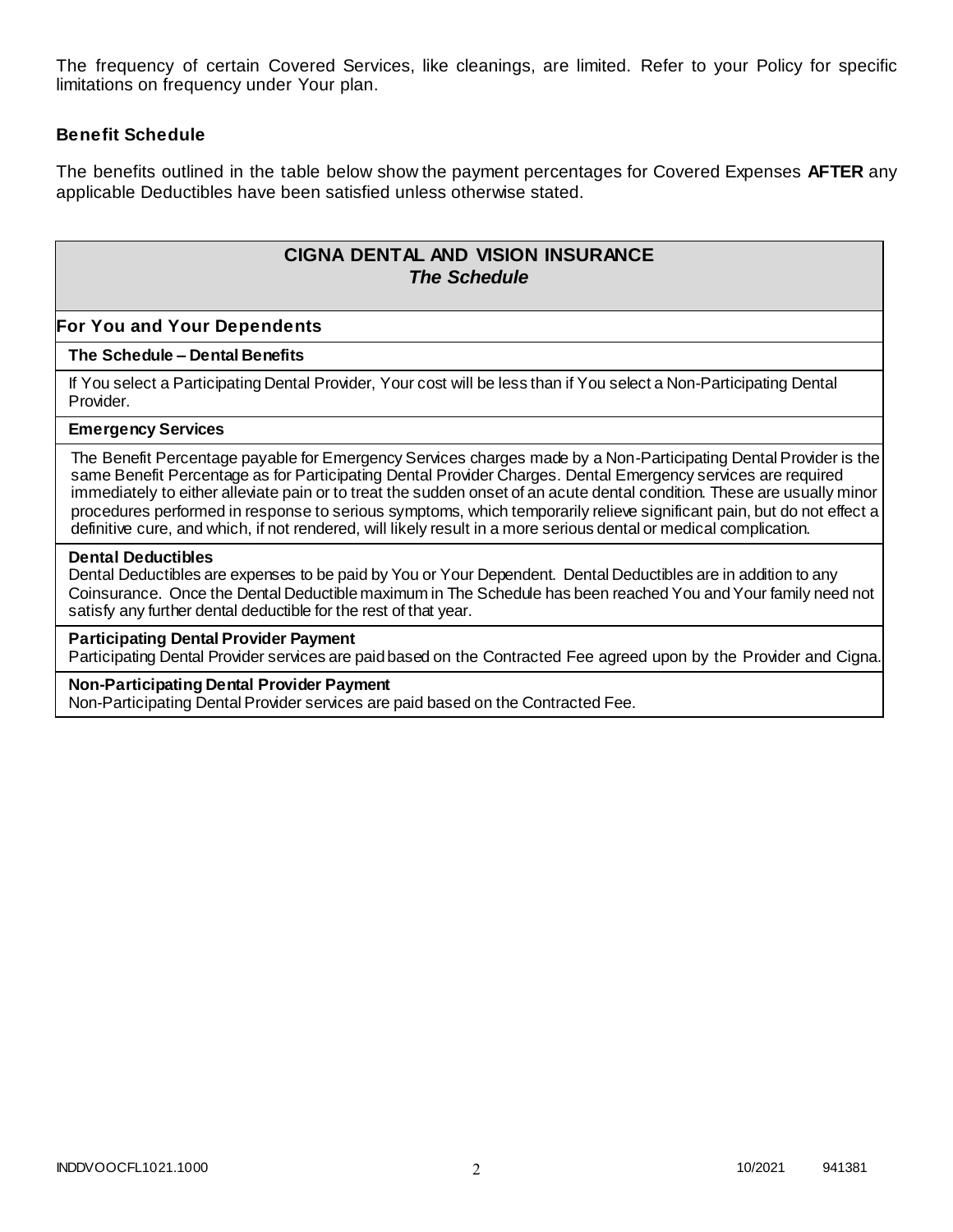| <b>DENTAL BENEFIT HIGHLIGHTS</b>                                                                                                                              |                                                  |
|---------------------------------------------------------------------------------------------------------------------------------------------------------------|--------------------------------------------------|
| Classes I, II<br><b>Calendar Year Maximum</b>                                                                                                                 | \$1,000 per person                               |
| <b>Calendar Year Dental Deductible</b><br>Individual                                                                                                          | \$50 per person                                  |
|                                                                                                                                                               | Not Applicable to Class I                        |
| <b>Family Maximum</b>                                                                                                                                         | \$150 per family                                 |
|                                                                                                                                                               | Not Applicable to Class I                        |
| <b>Class I</b>                                                                                                                                                | The Percentage of Covered Expenses the Plan Pays |
| Preventive Care<br>Oral Exams<br>Routine Cleanings<br>Routine X-rays<br><b>Fluoride Application</b><br><b>Sealants</b><br>Space Maintainers (non-orthodontic) | 100%                                             |
| <b>Class II</b>                                                                                                                                               | The Percentage of Covered Expenses the Plan Pays |
| <b>Basic Restorative</b><br>Fillings<br>Oral Surgery, Simple Extractions<br>Emergency Care to Relieve Pain<br>Non-Routine X-rays                              | 70% after dental deductible                      |

| The Schedule - Vision Benefits                                                                  |                                                                                         |
|-------------------------------------------------------------------------------------------------|-----------------------------------------------------------------------------------------|
| <b>VISION BENEFIT HIGHLIGHTS,</b>                                                               |                                                                                         |
| Eye Examinations, including refraction                                                          | The plan pays 30% of expenses, not to exceed a \$50 calendar<br>year maximum per person |
| Materials (corrective eyeglasses or contact<br>lenses, including fittings and follow-up visits) | \$100 calendar year maximum per person                                                  |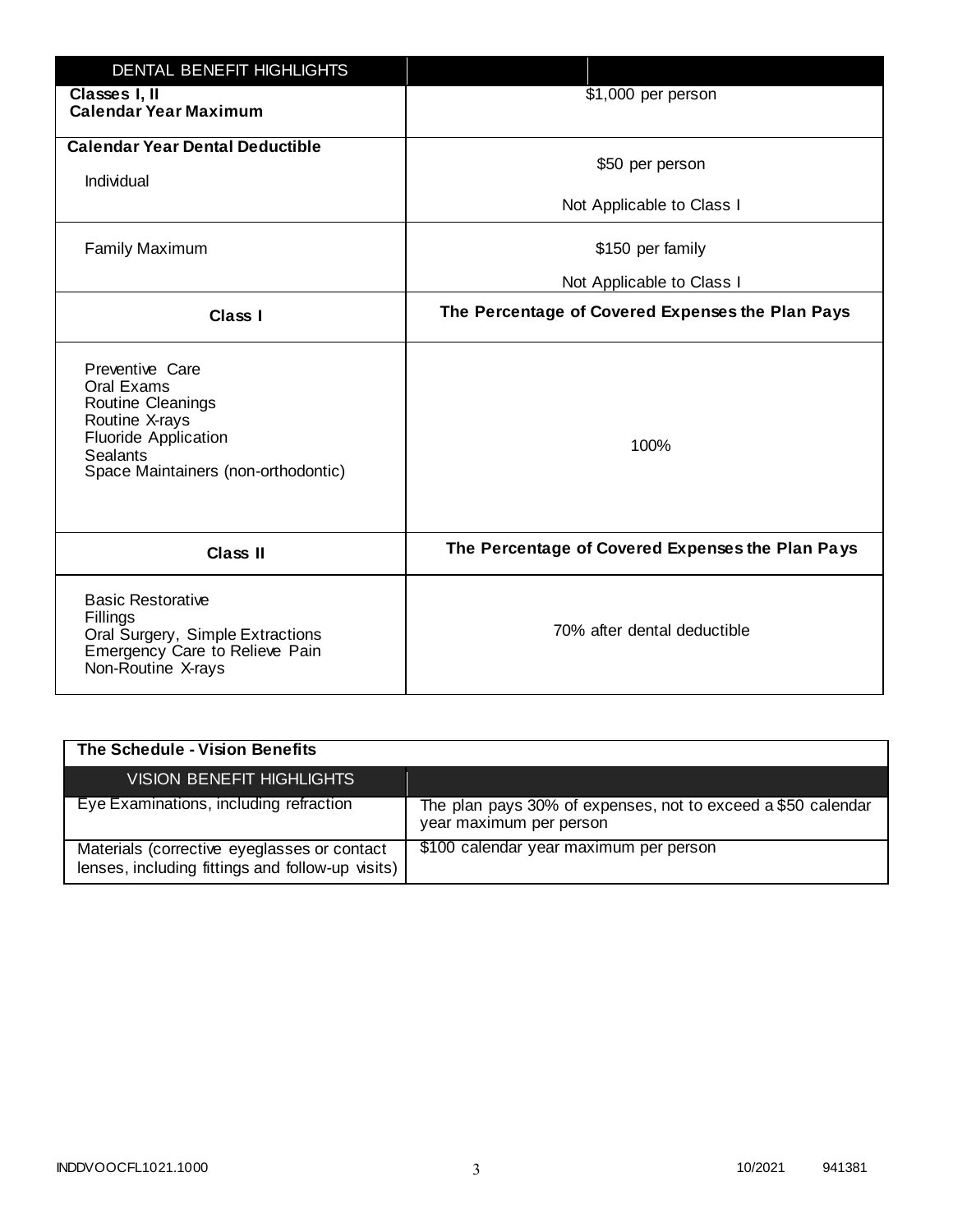# **Waiting Periods**

There is no waiting period for Class I or II dental benefits or for vision benefits.

# **Missing Teeth Limitation**

There is no payment for replacement of teeth that are missing when a person first becomes insured.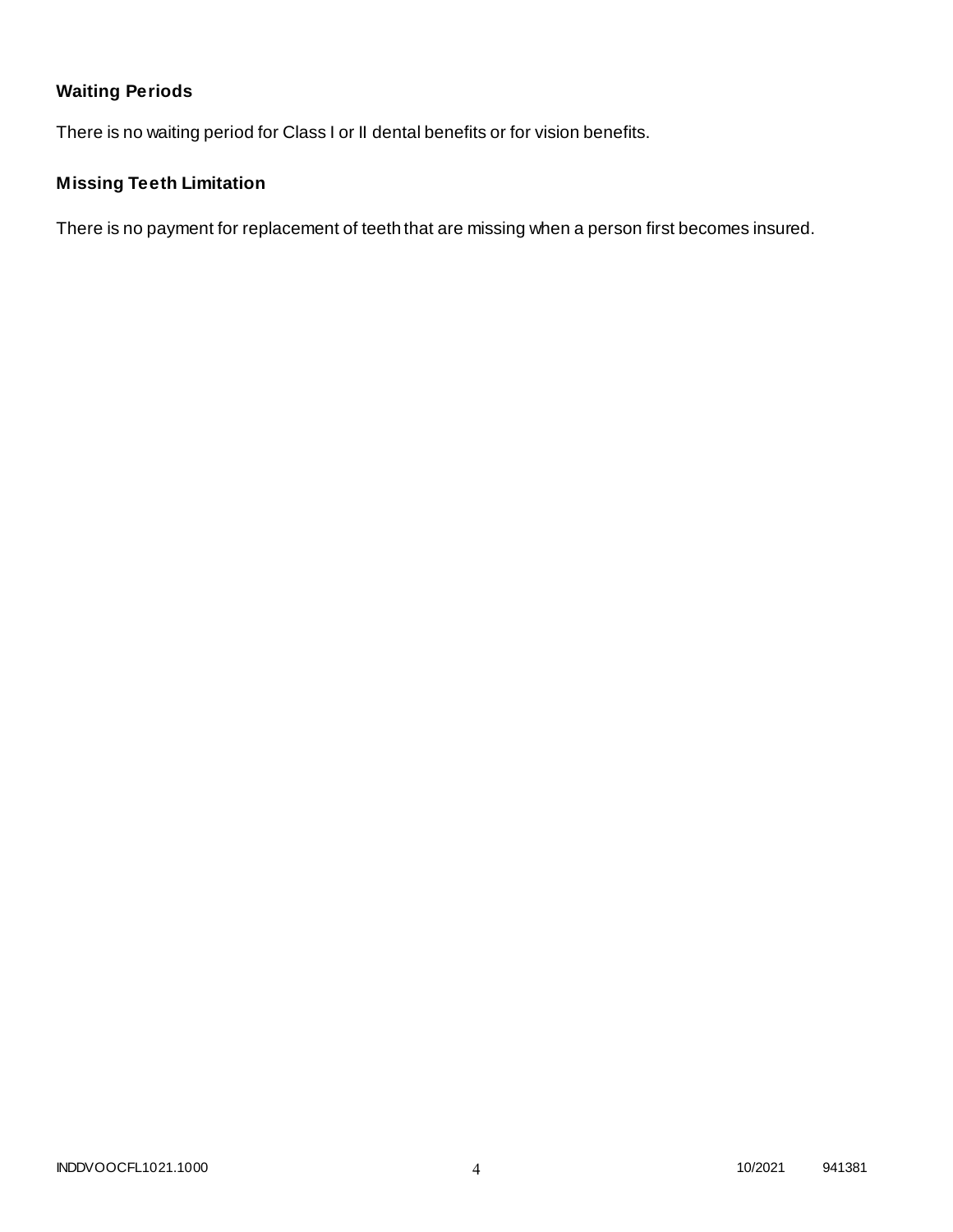## **E. Insured's Financial Responsibility**

The Insured is responsible for paying the monthly or quarterly premium on a timely basis. The Insured is also responsible to pay Providers for charges that are applied to the Deductibles, Coinsurance, and any amounts charged by Non-Participating Dental Providers in excess of the Contracted Fee. In addition, any charges for Medically Necessary and/or Dentally Necessary items that are excluded under the Policy are the responsibility of the Insured.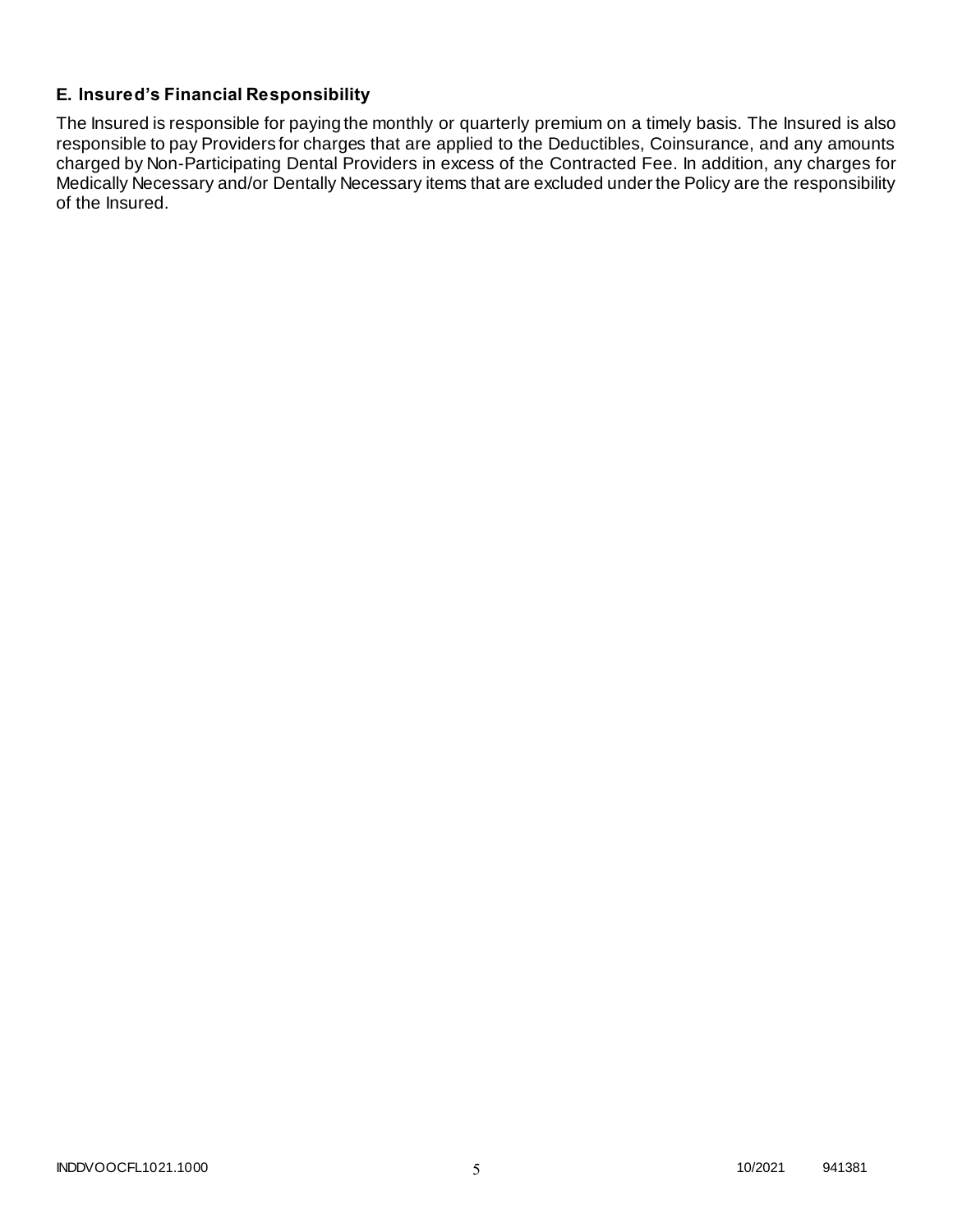## **F. Exclusions And Limitations: What Is Not Covered By This Policy**

## **Expenses Not Covered**

Covered Expenses will not include, and no payment will be made for:

- procedures which are not included in the list of Covered Dental Services or Covered Vision Services;
- cone beam imaging;
- instruction for plaque control, oral hygiene and diet;
- core build-ups;
- veneers:
- precious or semi-precious metals for crowns, bridges and abutments;
- restoration of teeth which have been damaged by erosion, attrition or abrasion;
- bite registrations; precision or semi-precision attachments; or splinting;
- implants or implant related services;
- orthodontic treatment, except for the treatment of cleft lip and cleft palate;
- general anesthesia or intravenous sedation, when used for the purposes of anxiety control or patient management is not covered; may be considered only when medically or dentally necessary and when in conjunction with covered complex oral surgery;
- athletic mouth guards;
- services performed solely for cosmetic reasons;
- personalization or decoration of any dental device or dental work;
- replacement of an appliance per benefit guidelines;
- services that are deemed to be medical in nature;
- services and supplies received from a hospital;
- prescription drugs;
- plano lenses;
- VDT (video display terminal)/computer eyeglass benefit;
- medical or surgical treatment of the eyes;
- any type of corrective vision surgery, including LASIK surgery, radial ketatonomy (RK), automated lamellar keratoplasty (ALK), or conductive keratoplasty (CK);
- Orthoptic or vision training and any associated supplemental testing;
- any eye examination, or any corrective eyewear, required by an employer as a condition of employment;
- safety eyewear;
- sub-normal vision aids or non-prescription lenses; or
- Magnification or low vision aids not shown as covered in the Schedule of Vision Coverage.

#### **General Limitations**

No payment will be made for expenses incurred for You or any one of Your Dependents:

- For services not specifically listed as Covered Services in this Policy;
- For services or supplies that are not Medically Necessary;
- For services received before the Effective Date of coverage;
- For services received after coverage under this Policy ends;
- For services for which You have no legal obligation to pay or for which no charge would be made if You did not have insurance coverage;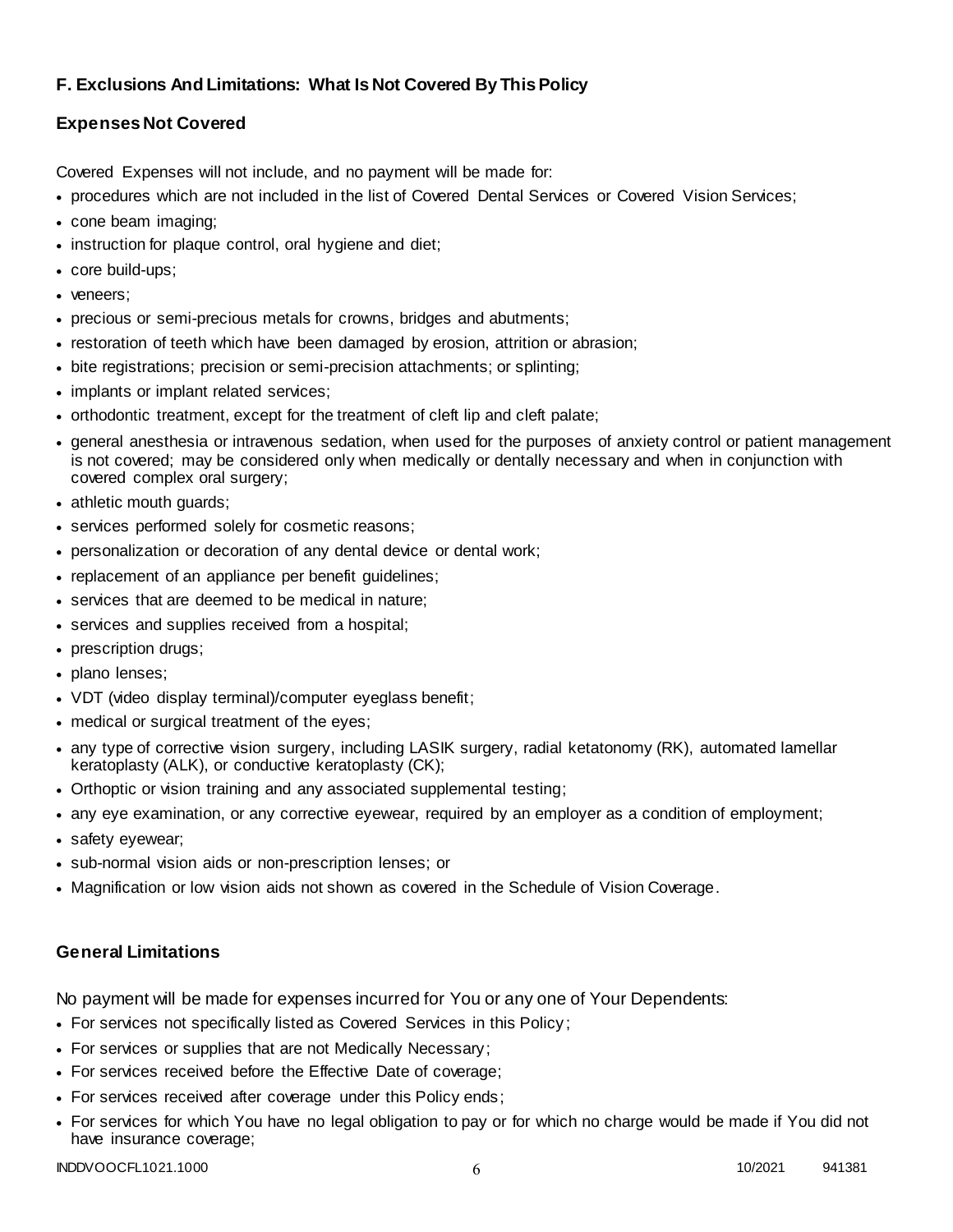- For Professional services or supplies received or purchased directly or on Your behalf by anyone, including a Provider, from any of the following:
	- Yourself or Your employer;
	- a person who lives in the Covered Person's home, or that person's employer;
	- a person who is related to the Covered Person by blood, marriage or adoption, or that person's employer.
- for or in connection with an Injury arising out of, or in the course of, any employment for wage or profit;
- for or in connection with a Sickness which is covered under any workers' compensation or similar law;
- for charges made by a Hospital owned or operated by or which provides care or performs services for, the United States Government, if such charges are directly related to a condition which occurred while serving in the military or an associated auxiliary unit;
- services or supplies received due to an act of war, declared or undeclared while serving in the military or an associated auxiliary unit,
- to the extent that payment is unlawful where the person resides when the expenses are incurred;
- for charges which the person is not legally required to pay;
- for charges which would not have been made if the person had no insurance;
- to the extent that billed charges exceed the rate of reimbursement as described in the Schedule;
- for charges for unnecessary care, treatment or surgery;
- to the extent that You or any of Your Dependents is in any way paid or entitled to payment for those expenses by or through a public program, other than Medicaid;
- for or in connection with experimental procedures or treatment methods not approved by the American Dental Association or the appropriate dental specialty society;
- Procedures that are a covered expense under any other plan which provides dental or vision benefits;
- To the extent that benefits are paid or payable for those expenses under the mandatory part of any auto insurance policy written to comply with a "no-fault" insurance law or an uninsured motorist insurance law. Cigna will take into account any adjustment option chosen under such part by You or any one of Your Dependents.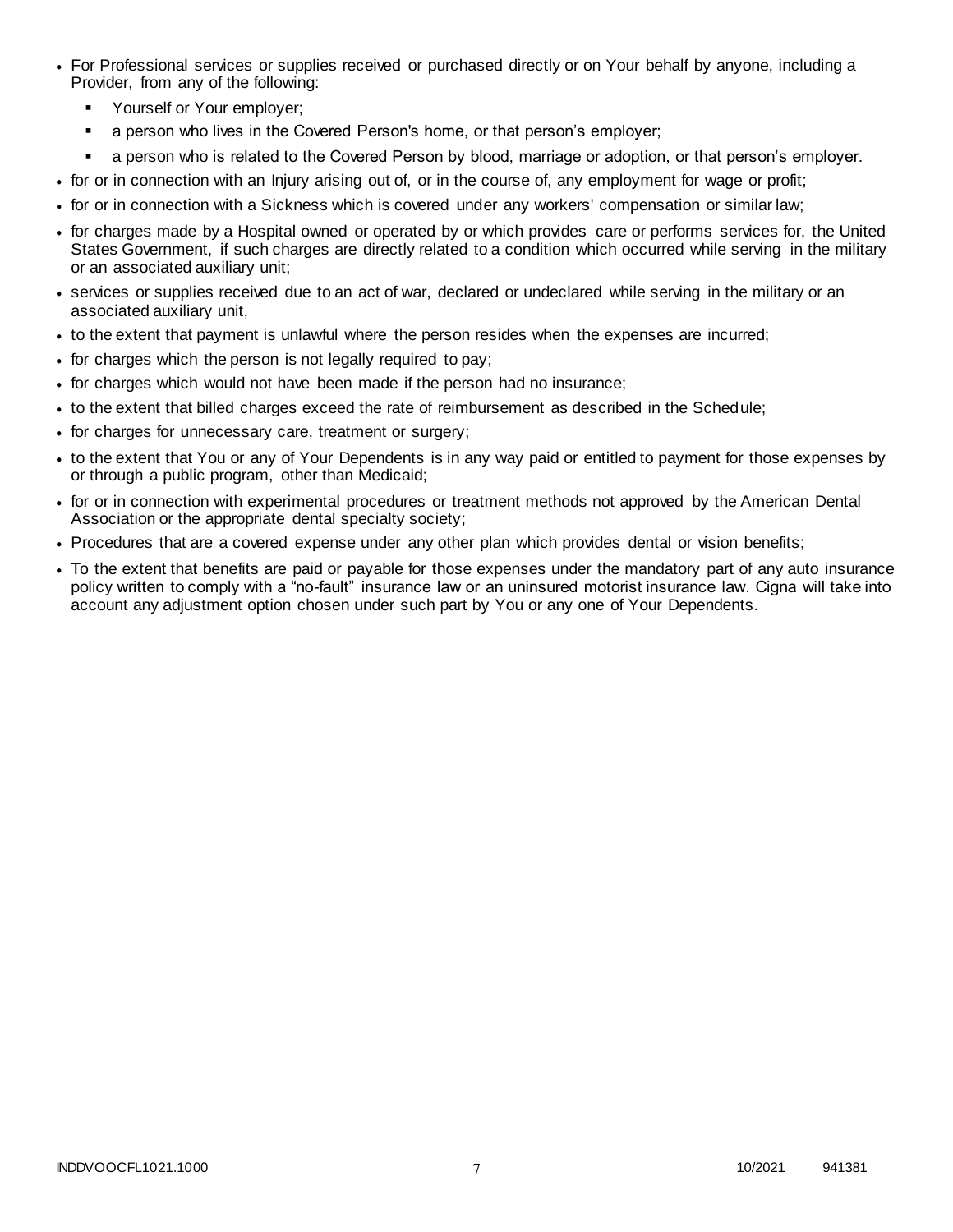## **G. Predetermination of Dental Benefits Program**

Predetermination of Benefits is a voluntary review of a Dentist's proposed treatment plan and expected charges. It is not preauthorization of service and is not required.

The treatment plan should include supporting pre-operative x-rays and other diagnostic materials as requested by Cigna's dental consultant. If there is a change in the treatment plan, a revised plan should be submitted.

Cigna will determine covered dental expenses for the proposed treatment plan. If there is no Predetermination of Benefits, Cigna will determine covered dental expenses when it receives a claim.

Review of proposed treatment is advised whenever extensive dental work is recommended when charges exceed **\$500**.

Predetermination of Benefits is not a guarantee of a set payment. Payment is based on the services that are actually delivered and the coverage in force at the time services are completed.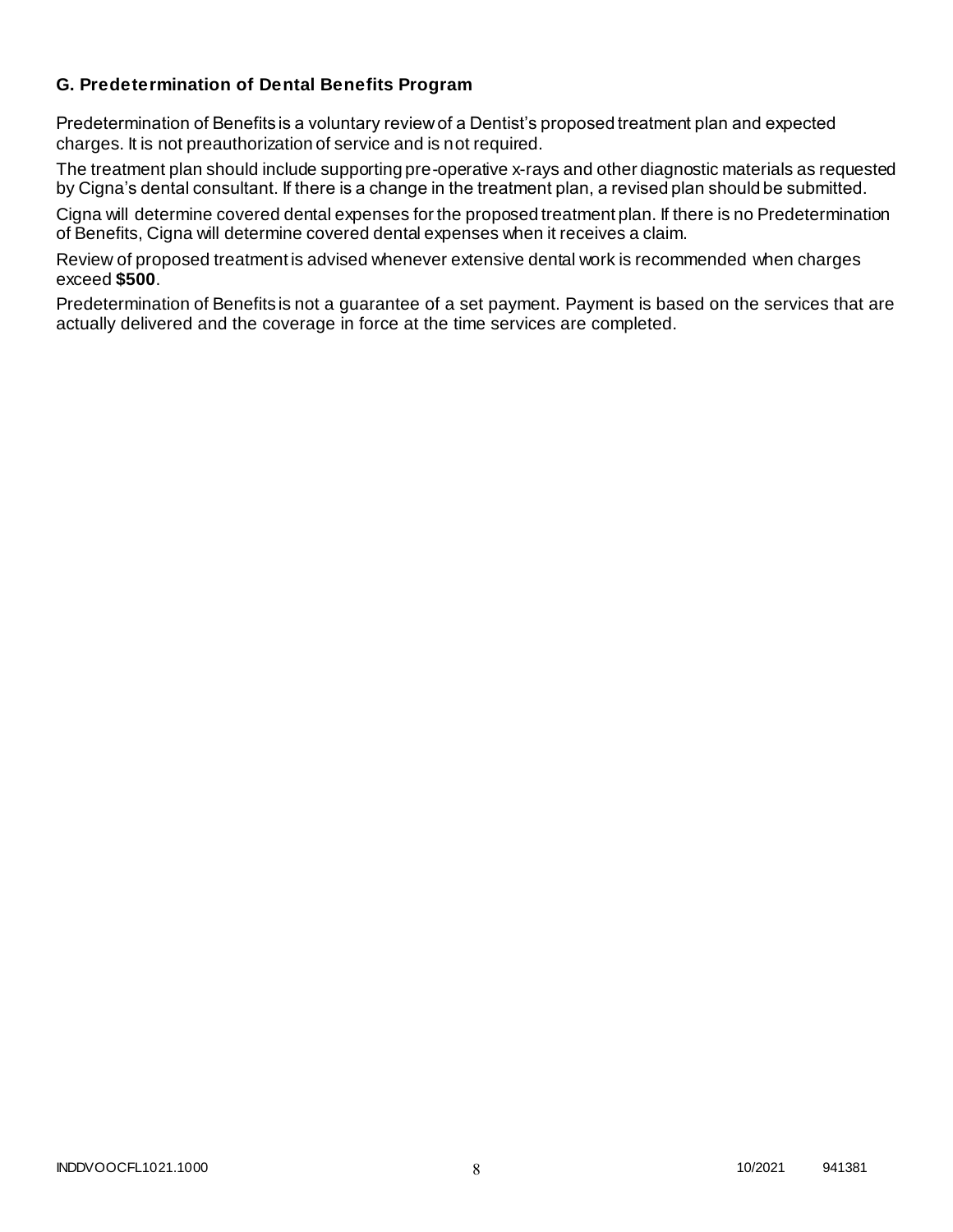## **H. General Provisions WHEN YOU HAVE A COMPLAINT OR AN APPEAL**

For the purposes of this section, any reference to "You," "Your" or "Yourself" also refers to a representative or Provider designated by You to act on Your behalf, unless otherwise noted.

We want You to be completely satisfied with the care You receive. That is why We have established a process for addressing Your concerns and solving Your problems.

#### **Start with Member Services**

We are here to listen and help. If You have a concern regarding a person, a service, the quality of care, or contractual benefits, You can call Our toll-free number and explain Your concern to one of Our Customer Service representatives. You can also express that concern in writing. Please call or write to Us at the following:

Customer Services Toll-Free Number or address on mycigna.com, explanation of benefits or claim form

We will do Our best to resolve the matter on Your initial contact. If We need more time to review or investigate Your concern, We will get back to You as soon as possible, but in any case within 30 days.

If You are not satisfied with the results of a coverage decision, You can start the appeals procedure.

#### **Appeals Procedure**

Cigna has a two step appeals procedure for coverage decisions. To initiate an appeal, You must submit a request for an appeal in writing within 365 days of receipt of a denial notice. You should state the reason why You feel Your appeal should be approved and include any information supporting Your appeal. If You are unable or choose not to write, You may ask to register Your appeal by telephone. Call or write to Us at the toll-free number or address on Your Benefit Identification card, explanation of benefits or claim form.

#### **Level One Appeal**

Your appeal will be reviewed and the decision made by someone not involved in the initial decision. Appeals involving Medical Necessity or clinical appropriateness will be considered by a health care professional.

For level one appeals, We will respond in writing with a decision within 30 calendar days after We receive an appeal for a postservice coverage determination. If more time or information is needed to make the determination, We will notify You in writing to request an extension of up to 15 calendar days and to specify any additional information needed to complete the review.

If You are not satisfied with Our level-one appeal decision, You may request a level-two appeal.

#### **Level Two Appeal**

If You are dissatisfied with Our level one appeal decision, You may request a second review. To start a level two appeal, follow the same process required for a level one appeal.

Most requests for a second review will be conducted by the Appeals Committee, which consists of at least three people. Anyone involved in the prior decision may not vote on the Committee. For appeals involving Medi cal Necessity or clinical appropriateness, the Committee will consult with at least one Dentist reviewer in the same or similar specialty as the care under consideration, as determined by Cigna's Dentist reviewer. You may present Your situation to the Committee in person or by conference call.

For level two appeals We will acknowledge in writing that We have received Your request and schedule a Committee review. For postservice claims, the Committee review will be completed within 30 calendar days. If more time or information is needed to make the determination, We will notify You in writing to request an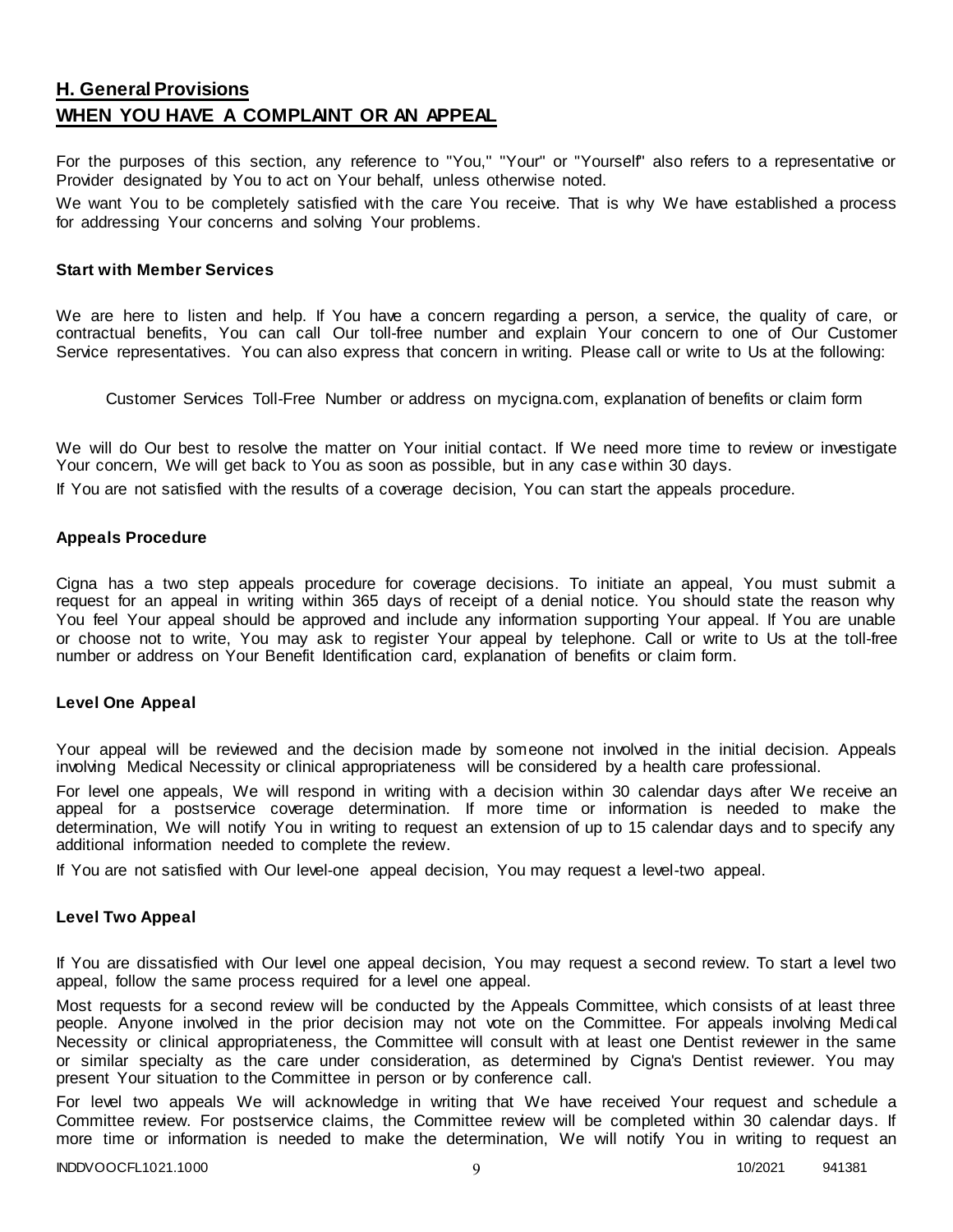extension of up to 15 calendar days and to specify any additional information needed by the Committee to complete the review. You will be notified in writing of the Committee's decision within five working days after the Committee meeting, and within the Committee review time frames above if the Committee does not approve the requested coverage.

#### **Notice of Benefit Determination on Appeal**

Every notice of an appeal decision will be provided in writing or electronically and, if an adverse determination, will include:

- (1) the specific reason or reasons for the denial decision;
- (2) reference to the specific Policy provisions on which the decision is based;
- (3)a statement that the claimant is entitled to receive, upon request and free of charge, reasonable access to and copies of all documents, records, and other Relevant Information as defined;
- (4) upon request and free of charge, a copy of any internal rule, guideline, protocol or other similar criterion that was relied upon in making the adverse determination regarding Your appeal, and an explanation of the scientific or clinical judgment for a determination that is based on a medical necessity, experimental treatment or other similar exclusion or limit.

#### **Relevant Information**

Relevant Information is any document, record, or other information which was relied upon in making the benefit determination; was submitted, considered, or generated in the course of making the benefit determination, without regard to whether such document, record, or other information was relied upon in making the benefit determination; demonstrates compliance with the administrative processes and safeguards required by federal law in making the benefit determination; or constitutes a statement of policy or guidance with respect to the plan concerning the denied treatment option or benefit or the claimant's diagnosis, without regard to whether such advice or statement was relied upon in making the benefit determination.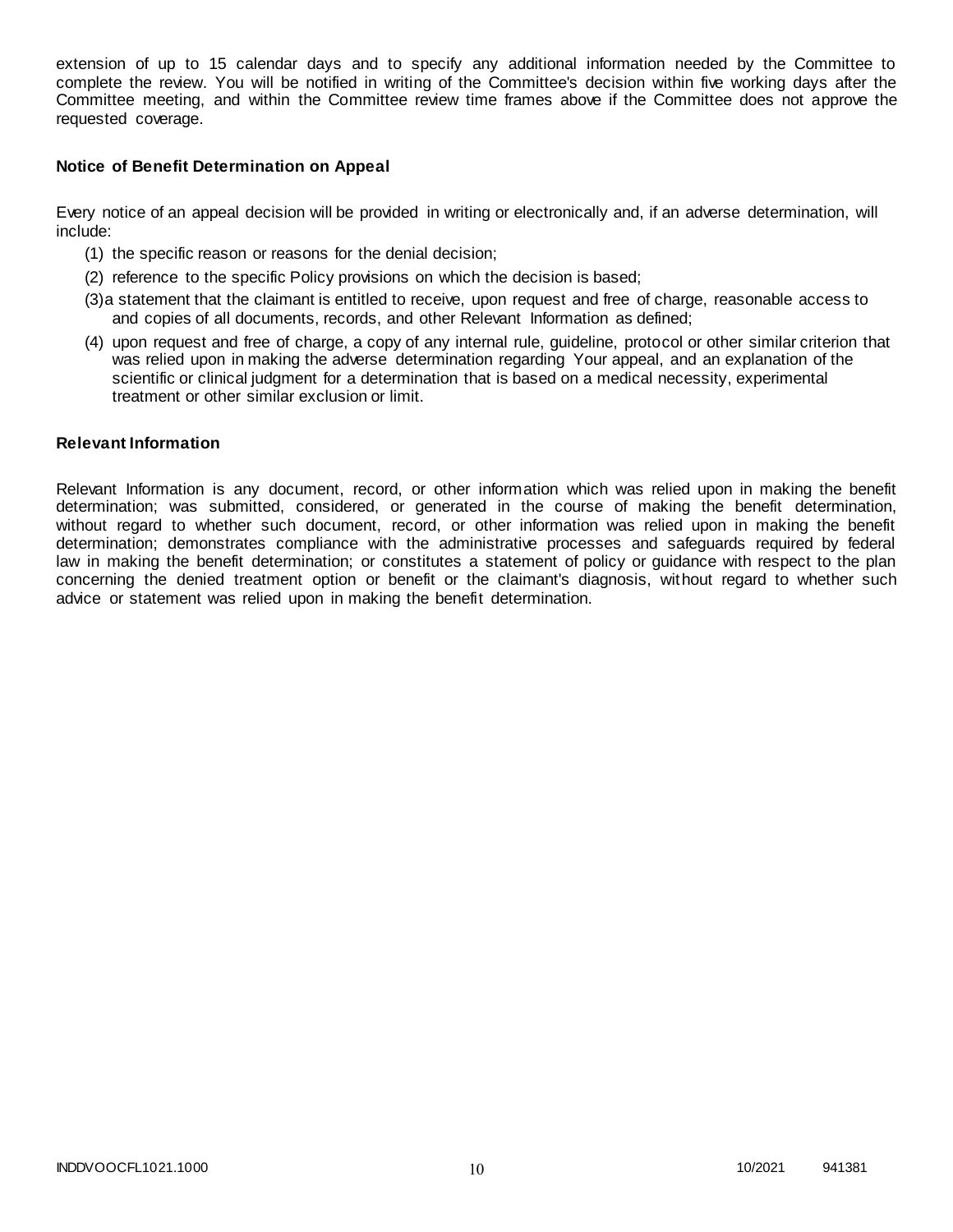## **I. Participating Dental Providers**

Cigna will provide a current list of Dentists currently participating with Cigna and their locations to each Covered Person upon request.

To verify if a Dentist is currently participating with Cigna and is accepting new Cigna Insureds, the Covered Person should visit Our website at mycigna.com.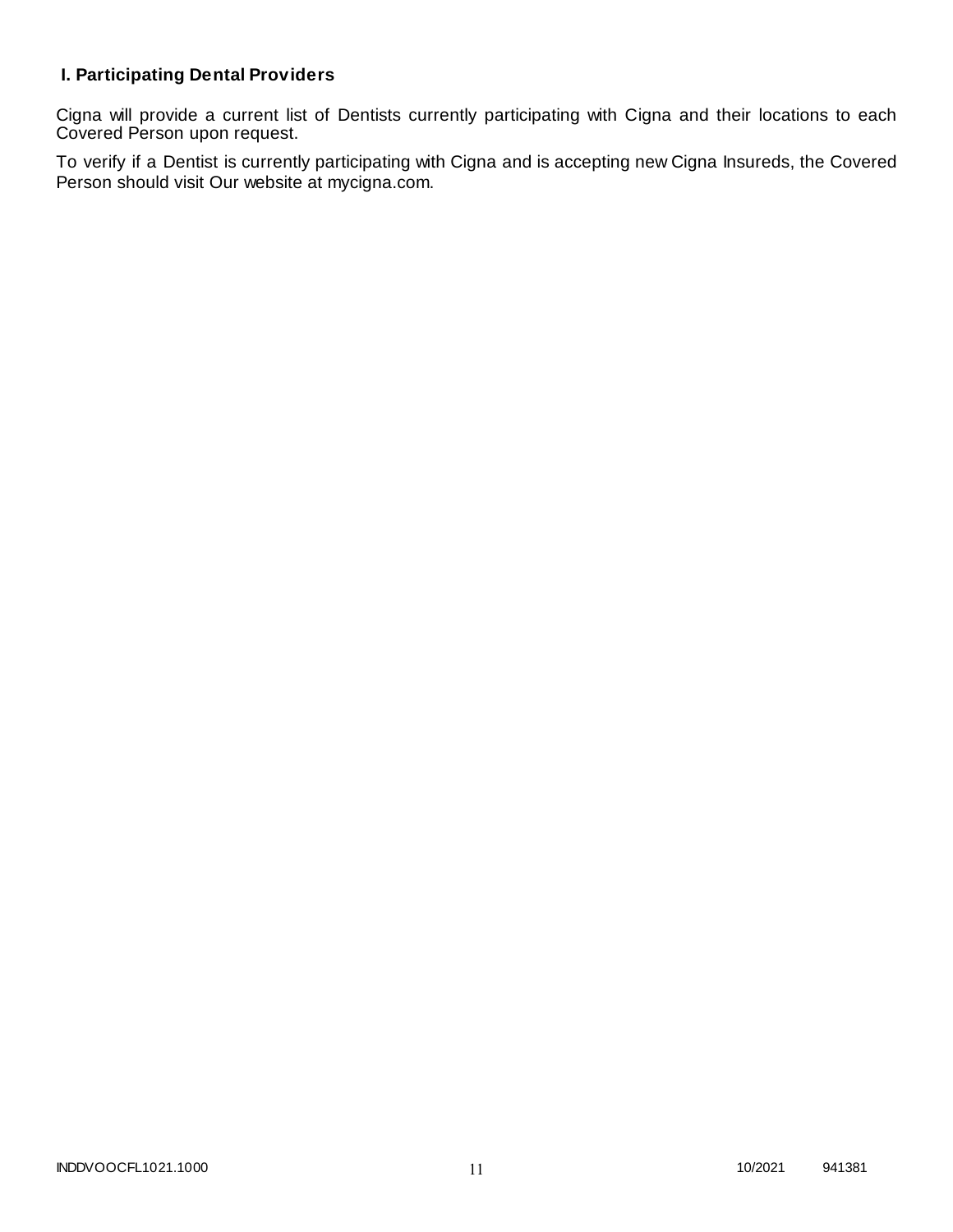#### **J. Renewability, Eligibility, and Continuation**

1. The Policy will renew except for the specific events stated in the Policy. Cigna may change the premiums of the Policy with 60 days written notice to the Insured. However, Cigna will not refuse to renew or change the premium schedule for the Policy on an individual basis, but only for all Insureds in the same class and covered under the same Policy as You.

2. The individual plan is designed for residents of Florida who are not enrolled under or covered by any other group or individual health coverage. You must notify Cigna of all changes that may affect any Covered Person's eligibility under the Policy.

3. You or Your Dependent(s) will become ineligible for coverage:

- When premiums are not paid according to the due dates and grace periods described in the premium section.
- With respect to Your Spouse, Domestic Partner, or partner to a Civil Union: when the Spouse is no longer married to the Insured or when the union is dissolved.
- With respect to You and Your Family Member (s): when You no longer meet the requirements listed in the Conditions of Eligibility section.
- The date the Policy terminates.
- **When the Insured no longer lives in the Service Area.**

4. If a Covered Person's eligibility under this Plan would terminate due to the Insured's death, divorce or if other Dependents would become ineligible due to age or no longer qualify as dependents for coverage under this Plan; except for the Insured's failure to pay premium, the Covered Person's insurance will be continued if the Covered Person exercising the continuation right notifies Cigna and pays the appropriate monthly premium within 60 days following the date this Policy would otherwise terminate.

5. We will give You at least 45 days advance written notice of cancellation, which will be mailed to Your last known address as shown by Our records. If cancellation is due to nonpayment of premium, written notice will be sent at least 10 days before. Any cancellation shall be without prejudice for any claim for Covered Expense incurred before cancellation.